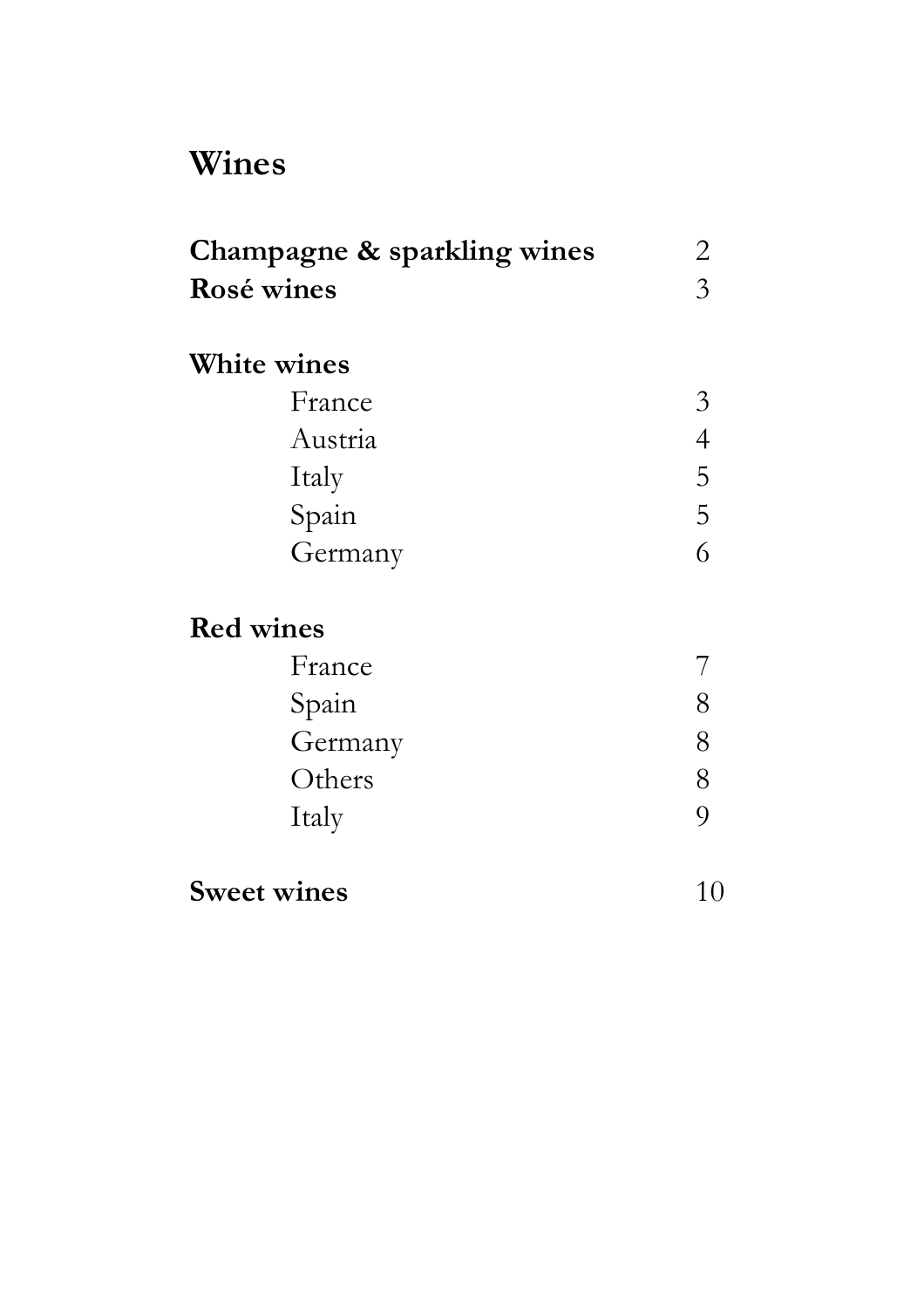## **Champagne**

| <b>NV</b> | Henri Dosnon Brut Selection<br>Pinot Noir, Chardonnay                     |                      | 80  |
|-----------|---------------------------------------------------------------------------|----------------------|-----|
| <b>NV</b> | Henri Dosnon Récolte Brute<br>Pinot Noir, Chardonnay                      |                      | 89  |
| 2012      | Veuve Clicquot<br>Pinot Noir, Chardonnay, Pinot Meunier                   |                      | 145 |
| NV        | Veuve Cliquot Brut Réserve Cuvée<br>Pinot Noir, Chardonnay, Pinot Meunier |                      | 90  |
| NV        | Ruinart Blanc de Blancs<br>Chardonnay                                     |                      | 145 |
| 2013      | Pol Roger Vintage Brut<br>Pinot Noir, Chardonnay                          |                      | 165 |
| 2008      | Dom Perignon Brut Reserve<br>Chardonnay, Pinot Noir                       |                      | 244 |
|           | <b>Sparkling wines</b>                                                    |                      |     |
| <b>NV</b> | Uvas Felices Bocchoris Cava Brut<br>Xarel-lo, Macabeo, Paralleda          | Catalonia, Spain     | 57  |
| NV        | Josep Ventosa Brut Rosé Cava<br>Pinot Noir, Trepat                        | Catalonia, Spain     | 57  |
| 2020      | Bisol Jeio Prosecco Rosé Brut<br>Glera, Pinot Noir                        | Valdobbiadene, Italy | 54  |
| NV        | Castellroig Corpinat,, Sabate I Coca<br>Xarel-lo, Macabeo, Paralleda      | Penedes, Spain       | 54  |
| NV.       | Loimer Extra Brut Sekt<br>Grüner Veltliner, Zweigelt, Pinot Noir          | Langenlois, Austria  | 84  |
| NV        | Dr Loosen alcohol free Sekt,<br>Riesling                                  | Mosel, Germany       | 40  |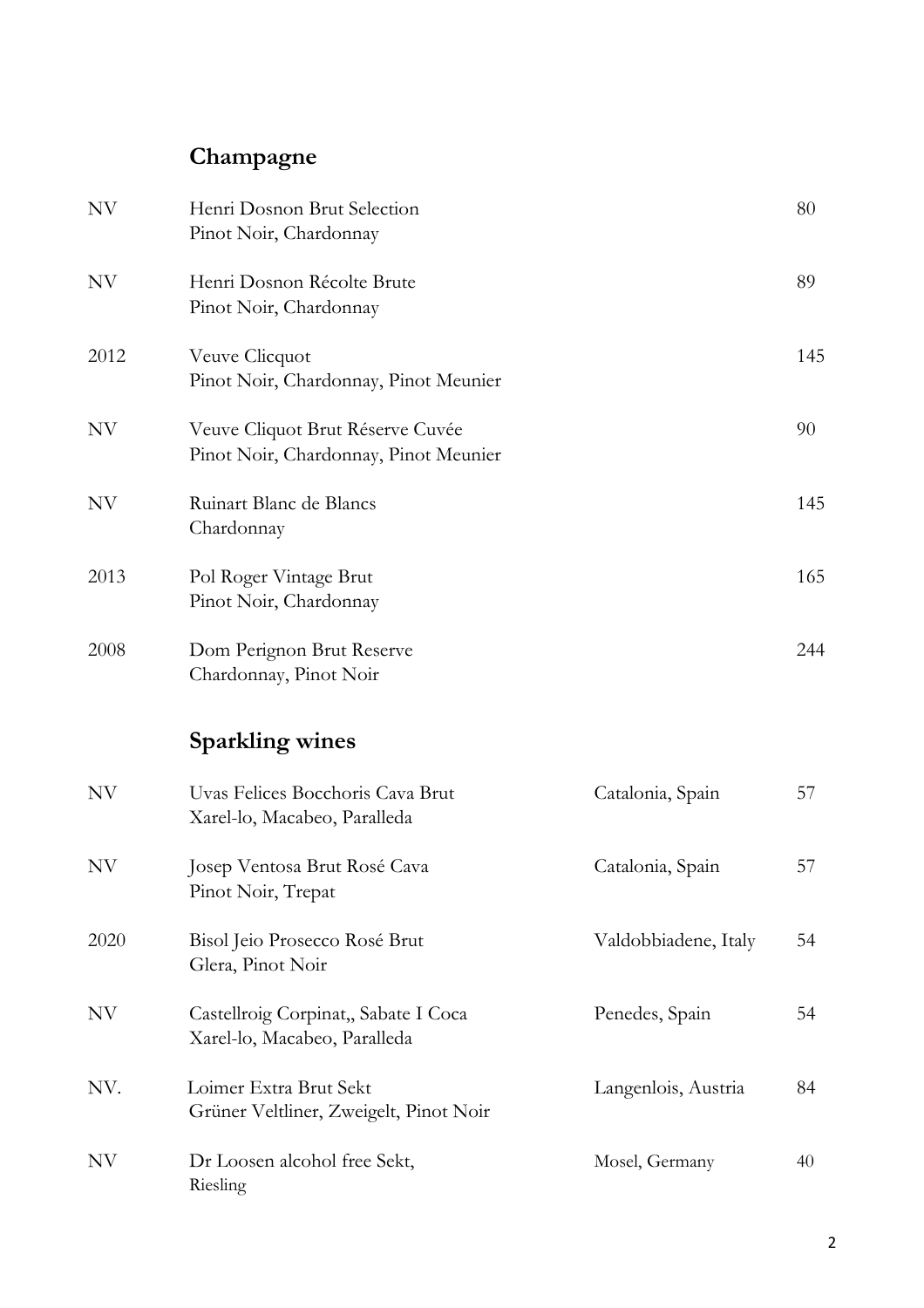## **Rosé wines**

| 2021 | AIX Rosé<br>Carignan Cinsault, Grenache, Syrah                                        | Provence, France | 75  |
|------|---------------------------------------------------------------------------------------|------------------|-----|
| NV   | Château Puybarbe Annabel Rosé<br>Merlot, Cabernet Sauvignon, Malbec                   | Bordeaux, France | 60  |
| 2019 | La Spinetta Il Rosé Di Casa Casanova<br>Sangiovese, Prugnolo Gentile                  | Tuscany, Italy   | 68  |
|      | White wines                                                                           |                  |     |
|      | France                                                                                |                  |     |
| 2020 | Julien Schaal Kaleidoscope<br>Pinot Gris                                              | Alsace           | 54  |
| 2017 | Jean-Baptiste Adam, Riesling Letzenberg<br>Riesling                                   | Alsace           | 64  |
| 2013 | Domaine Marcel Deiss Gruenspiel Cru D'Alsace<br>Riesling, Pinot Noir, Gewurtztraminer | Alsace           | 119 |
| 2017 | Romaine Duvernay Saint Joseph Blanc<br>Roussanne, Marsanne                            | Rhône            | 95  |
| 2019 | Francois LeSaint Sancerre Silex,<br>Sauvignon Blanc                                   | Loire            | 84  |
| 2020 | Château De Plaisance L'anjou Blanc<br>Chenin Blanc                                    | Loire            | 86  |
| 2020 | Domaine de la Pépière Muscadet-Sèvre-et-Maine<br>Melon de Bourgogne                   | Loire            | 60  |
| 2020 | Remy Pannier Le Père Remy Muscadet-Sèvre-et-Maine<br>Melon de Bourgogne               | Loire            | 48  |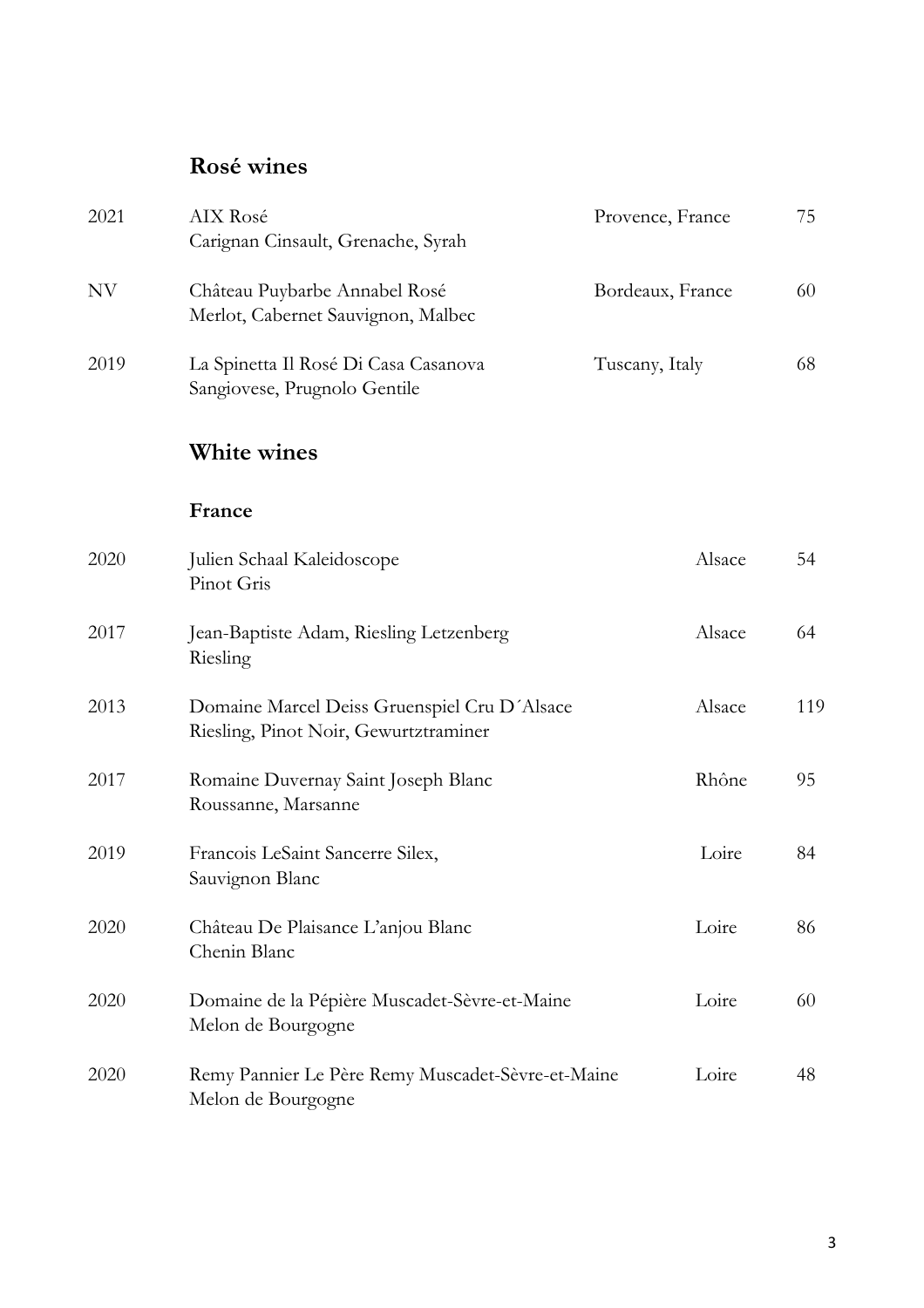#### **France**

| 2019 | Bouchard Père & Fils La Vignée<br>Chardonnay                                                                 | Bourgogne      | 78  |
|------|--------------------------------------------------------------------------------------------------------------|----------------|-----|
| 2019 | Francois Mikulski Bourgogne Chardonnay<br>Chardonnay                                                         | Bourgogne      | 84  |
| 2018 | Domaine Gerard Duplessis, Chablis 1 er Cru Fourchaume<br>Chardonnay                                          | Bourgogne      | 109 |
| 2018 | Domaine Gerard Duplessis, Chablis 1er Cru Vailloins<br>Chardonnay                                            | Bourgogne      | 109 |
| 2018 | Remoissenet Père & Fils, Pernand-Vergelesses<br>Chardonnay                                                   | Bourgogne      | 130 |
| 2018 | Jean-Paul Brun, Terres Dorées Beaujolais Blanc Classic<br>Chardonnay                                         | Beaujolais     | 72  |
| 2018 | Domaine Les Dolomies, Les Boutonniers<br>Chardonnay                                                          | Jura           | 102 |
| 2019 | Charivari Le Fruit Defendu<br>Sauvignon Blanc                                                                | Bordeaux       | 86  |
|      | Austria                                                                                                      |                |     |
| 2020 | Grundstein Nibiru Grüner Veltliner<br>Grüner Veltliner                                                       | Kamptal        | 69  |
| 2019 | Martin&Anna Arndorfer, Handcrafted Grüner Veltliner<br>Grüner Veltliner                                      | Kamptal        | 67  |
| 2019 | Fink&Kotzian Ried Hinter Dorf<br>Grüner Veltliner                                                            | Gauderndorf    | 70  |
| 2020 | Fink&Kotzian Gauderndorf Landwein 1L<br>Grüner Veltliner, Riesling, Pinot Blanc, Chardonnay, Sauvignon Blanc | Gauderndorf 70 |     |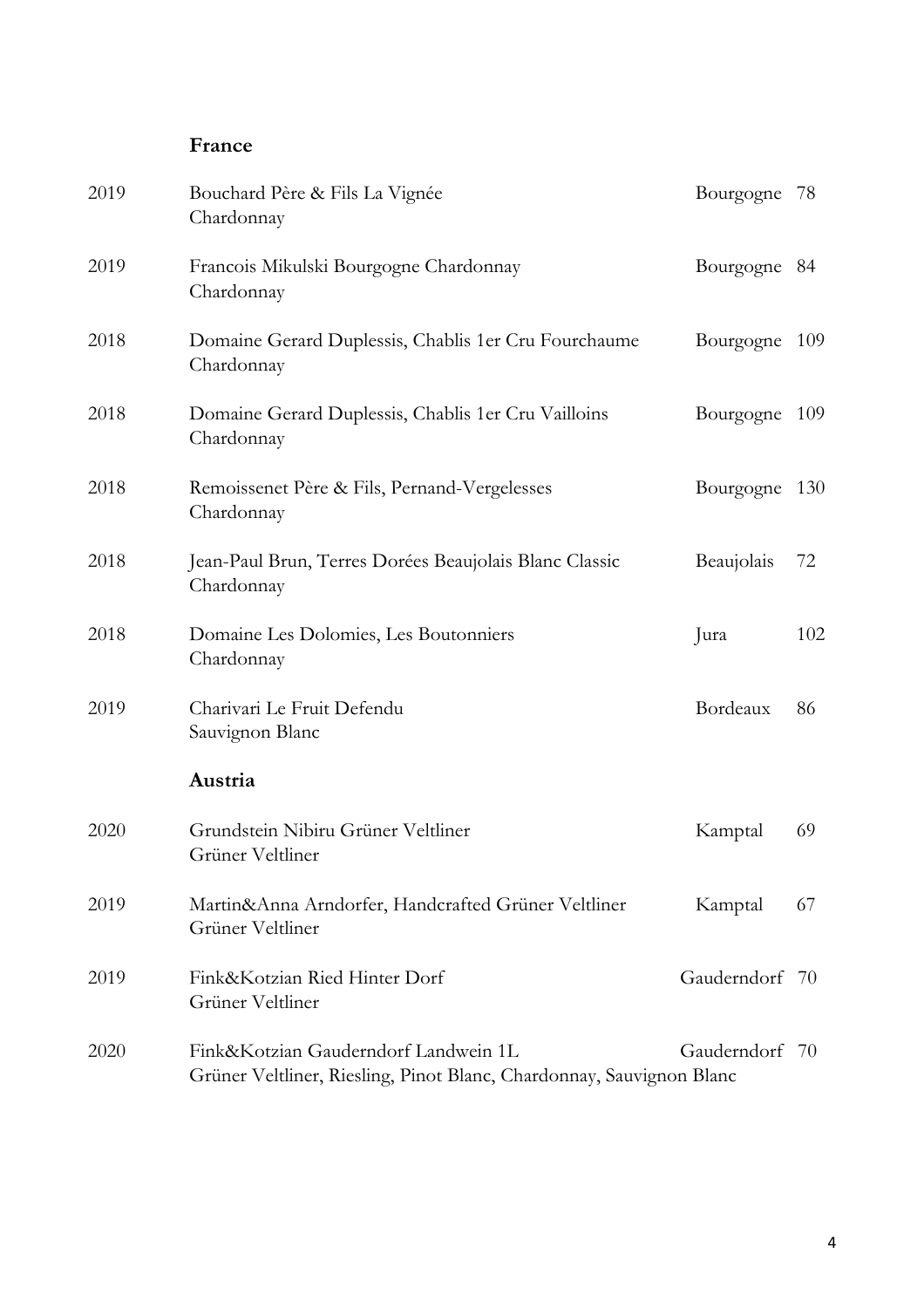## **Italy**

| 2020 | Fontanafredda Gavi di Gavi<br>Cortese                                           | Piedmont        | 75  |
|------|---------------------------------------------------------------------------------|-----------------|-----|
| 2020 | Fontanafredda, Briccotondo Langhe Arneis<br>Arneis                              | Piedmont        | 51  |
| 2018 | Gaja, Rossj-Bass<br>Chardonnay, Sauvignon Blanc                                 | Piedmont        | 159 |
| 2013 | Contrà Soarda, Breganze Vespaiolo Vignasilan<br>Vespaiolo                       | Veneto          | 89  |
| 2019 | La Spinetta, Vermentin<br>Chardonnay                                            | Tuscany         | 68  |
| 2017 | Barone Ricasoli, Torricella<br>Chardonnay                                       | Tuscany         | 82  |
|      | Spain                                                                           |                 |     |
| 2020 | Notas Frutales, La Trucha<br>Albariño                                           | Rías Baixas 72  |     |
| 2017 | Nadigna, Anadigna Albariño,<br>Albariño                                         | Rías Baíxas 62  |     |
| 2016 | Envinate, Benje Blanco,<br>Palomino                                             | Tenerife        | 71  |
| 2019 | Avgystys Chardonnay<br>Chardonnay                                               | Catalonia       | 88  |
| 2019 | Bruno Murciano, & Co, Pieles Doradas<br>Moscatel, Merseguera, Malvasia, Macabeo | Valencia        | 55  |
| 2020 | Doniene Gorrondona, Txakoli Blanco<br>Hondarrabi Zuri ja Mune Mahatsa           | Bakio           | 75  |
| 2017 | Máquina & Tabla, Paramos de Nicasia Blanco<br>Verdejo                           | Castilla y Leon | 60  |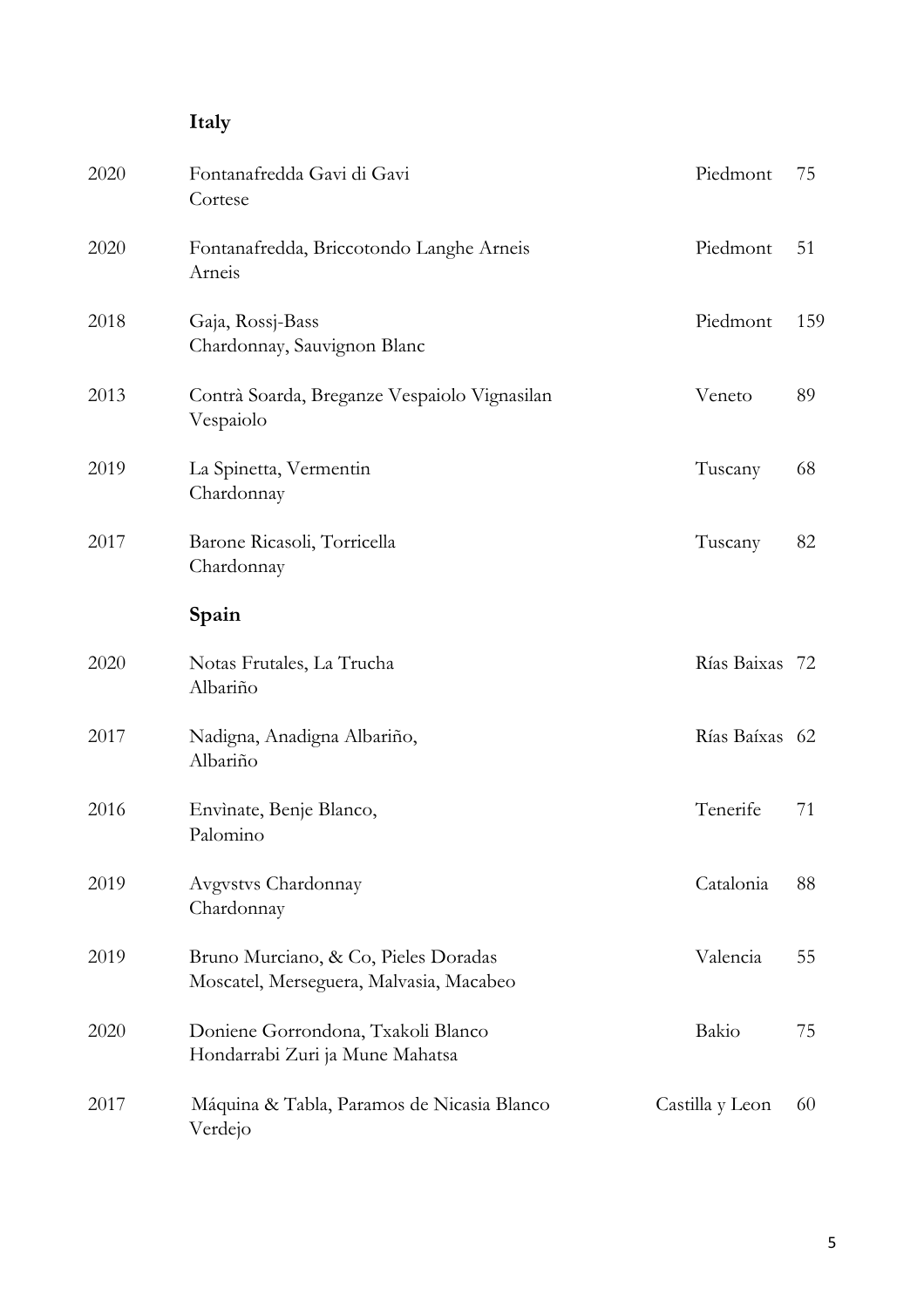## **Germany**

| 2020 | Weingut Pauly, Generations Riesling<br>Riesling                         | Mosel   | 58  |
|------|-------------------------------------------------------------------------|---------|-----|
| 2016 | Clemensbusch, Marienburg GG Riesling Kabinett<br>Riesling               | Mosel   | 119 |
| 2018 | Weingut Wolf, Grauer Burgunder Trocken<br>Grauer Burgunder (pinot gris) | Pfalz   | 57  |
| 2020 | Weingut Knipser, Kapellchen Riesling<br>Riesling                        | Pfalz   | 78  |
| 2013 | Weingut Knipser, Kalkmergel Riesling<br>Riesling                        | Pfalz   | 87  |
| 2019 | Weingut Faubel, Maikammer Kirchenstück Riesling<br>Riesling             | Pfalz   | 75  |
| 2020 | Philipp Kuhn, Riesling Tradition<br>Riesling                            | Pfalz   | 75  |
| 2020 | Franz Hahn, Scheurebe Halbtrocken<br>Scheurebe                          | Pfalz   | 52  |
| 2012 | Stefan Vetter Riesling Steinrassen<br>Riesling                          | Franken | 90  |
| 2020 | Schäfer-Fröhlich, Riesling Trocken,<br>Riesling                         | Nahe    | 80  |
| 2019 | Dönnhoff Riesling<br>Riesling                                           | Nahe    | 74  |
| 2018 | Weingut Dr Heger, Ihringer Winklergerb<br>Weissburgunder (Pinot Blanc)  | Baden   | 89  |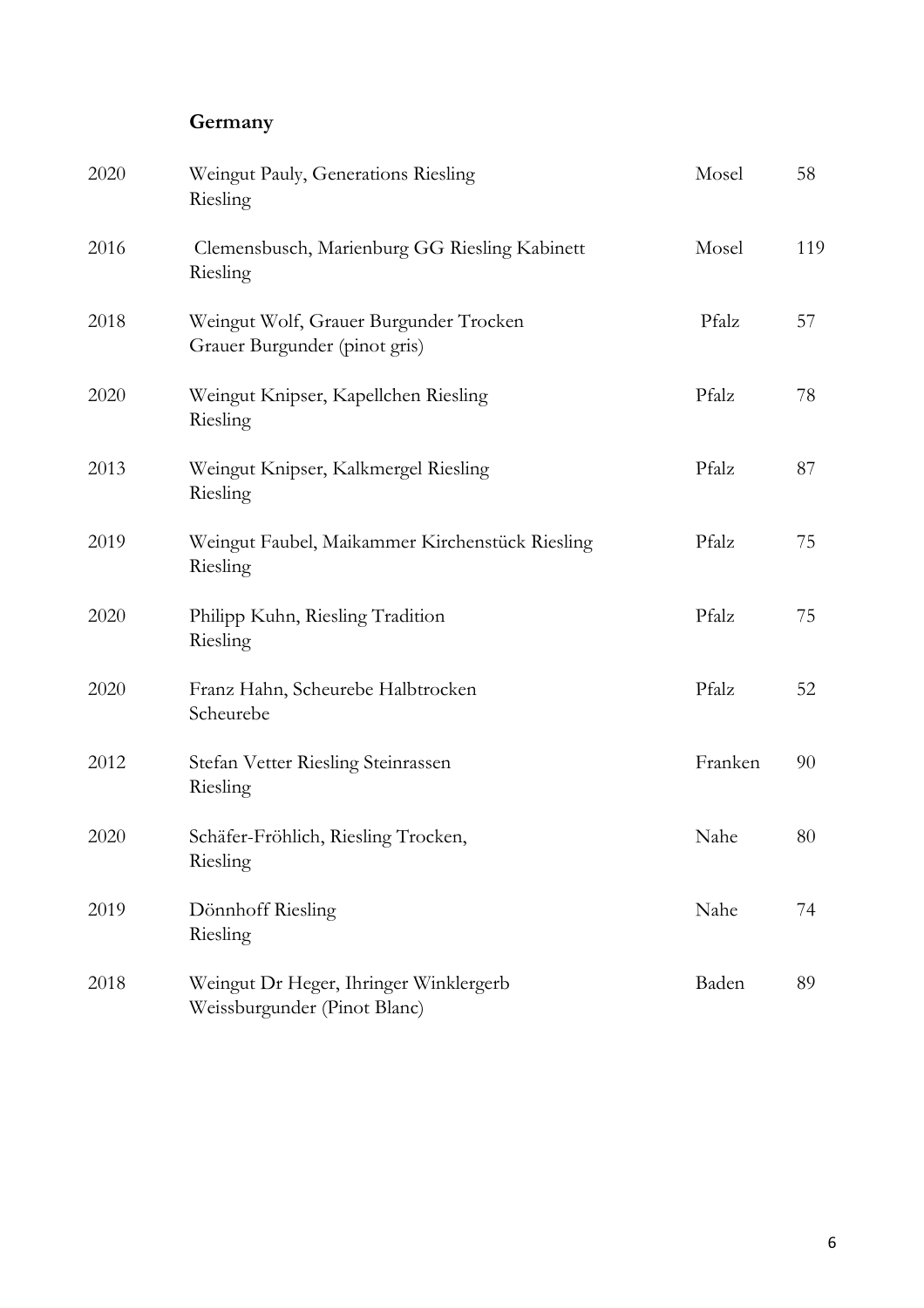## **Red wines**

#### **France**

| 2017 | Kewin Descombes, Morgon Vielles Vignes<br>Gamay                                                      | Bourgogne     | 96  |
|------|------------------------------------------------------------------------------------------------------|---------------|-----|
| 2018 | Chapuis-Chapuis, Pernand-Vergelesses<br>Pinot Noir                                                   | Bourgogne 119 |     |
| 2017 | Remoissenet Père & Fils, Côte de Nuits - Villages<br>Pinot Noir                                      | Bourgogne 125 |     |
| 2018 | Remoissenet Père & Fils,<br>Aloxe-Corton 1er Cru La Toppe Au Vert<br>Pinot Noir                      | Bourgogne     | 155 |
| 2015 | Phillippe Pacalet, Pernand-Vergelesses Les Belles Filles<br>Pinot Noir                               | Bourgogne     | 159 |
| 2015 | Gerard Seguin, Gevrey-Chambertin<br>Pinot Noir                                                       | Bourgogne     | 180 |
| 2017 | Xavier Vignon, Châteauneuf du Pape<br>Grenache, Mourvèdre, Syrah                                     | Rhône         | 88  |
| 2014 | Château de Montfacon, Lirac, Cru des Côtes de Rhône<br>Carignan, Cinsault, Counoise, Grenache, Syrah | Rhône         | 99  |
| 2019 | Domaine Overnay, Rougissime<br>Trousseau, Poulsard, Pinot Noir                                       | Jura          | 110 |
| 2018 | Domaine Fouassier, Sancerre Rouge<br>Pinot Noir                                                      | Loire         | 106 |
| 2016 | Chateau Leydet Valentin, Saint Emillion Grand Cru<br>Merlot, Cabernet Franc                          | Bordeaux      | 102 |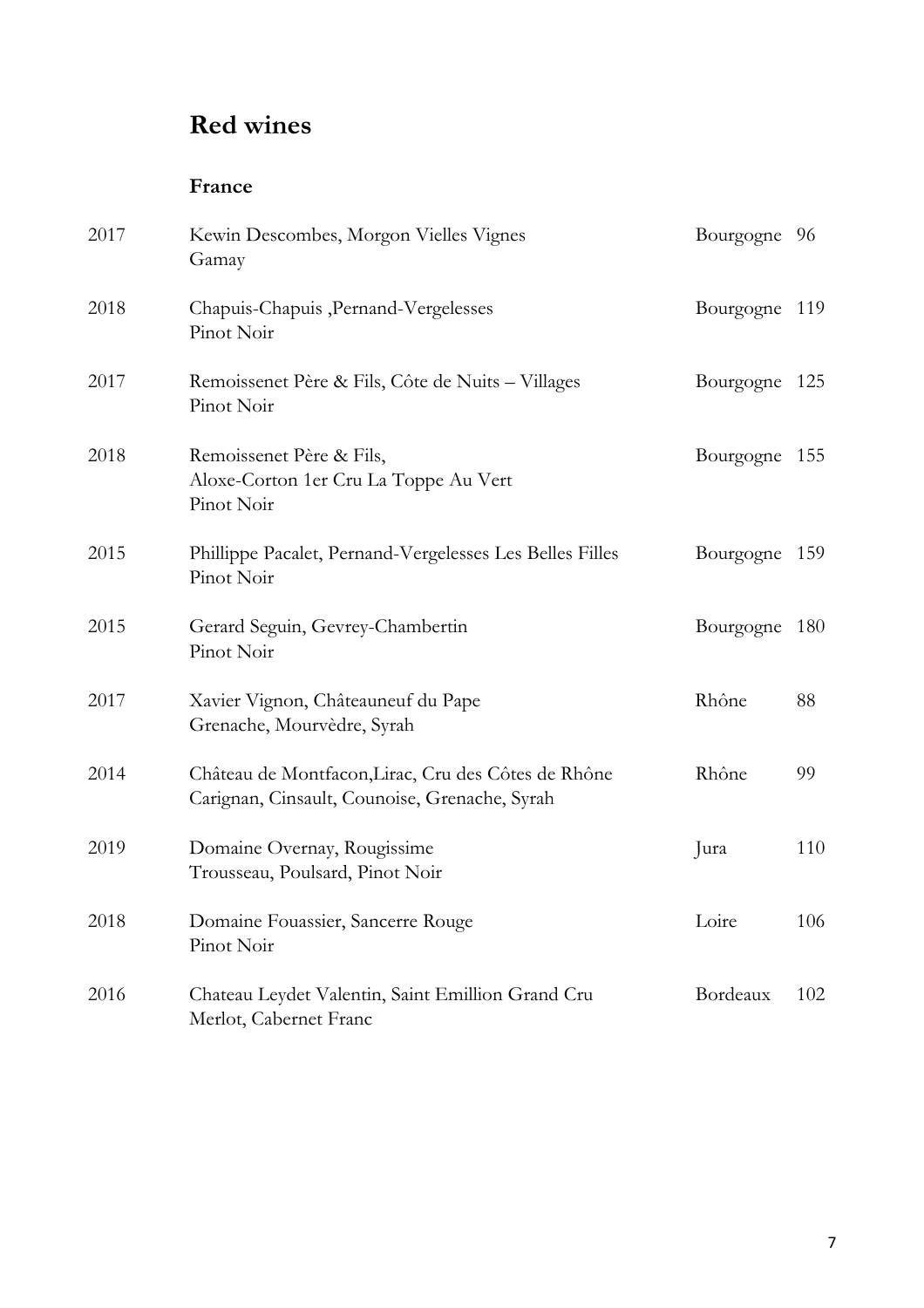## **Spain**

| 2015 | Celler Pinõl, Finca Morenillo<br>Morenillo               | Catalonia | 124 |
|------|----------------------------------------------------------|-----------|-----|
| 2020 | Bodegas Frontonio, Microcosmico Garnacha<br>Garbacha     | Aragon    | 65  |
| 2020 | Bodegas Arraez, Canallas Red<br>Monastrell, Tempranillo  | Valencia  | 54  |
| 2017 | Bodegas 1808, Tempramento Natural Reserva<br>Tempranillo | Rioja     | 75  |

#### **Germany**

| 2015 | Weingut Scheider, Rätzelhaft rot<br>Merlot, Blaufränkisch, portugieser | Pfalz           | 52  |
|------|------------------------------------------------------------------------|-----------------|-----|
| 2018 | Weingut Neiss, Bockenheim Spätburgunder<br>Spätburgunder               | Pfalz           | 72  |
| 2015 | Weingut Knipser, Kalkmergel Spätburgunder<br>Spätburgunder             | Pfalz           | 105 |
| 2018 | Weingut Thörle, Hölle<br>Spätburgunder                                 | Rheinhessen 162 |     |

#### **Others**

| 2016 | Vale D. Maria, Rufo              | Douro, Portugal   | 88 |
|------|----------------------------------|-------------------|----|
|      | Touriga Nacional, Touriga Franca |                   |    |
| 2009 | Tolnay, Tüzko Domb               | Völgyseg, Hungary | 78 |
|      | Cabernet Franc, Merlot           |                   |    |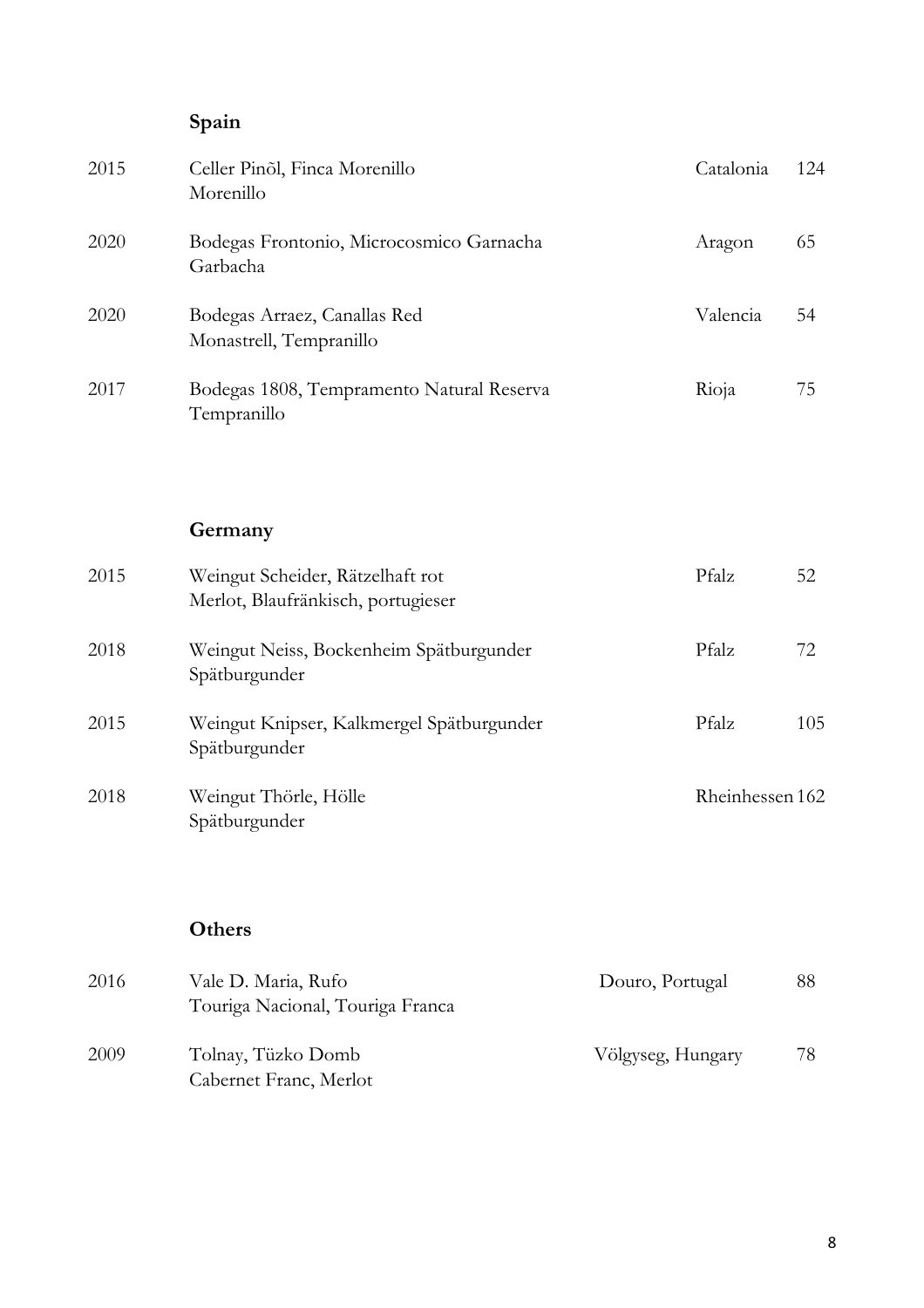## **Italy**

| 2015 | Jema, Cesari,<br>Corvina Veronese                                                 | Veneto   | 98  |
|------|-----------------------------------------------------------------------------------|----------|-----|
| 2015 | Pignolo, Dorigo<br>Pignolo                                                        | Veneto   | 124 |
| 2020 | The Juice Asylum, Maggie Mae<br>Chardonnay, Colorino, Syrah, Sangiovese           | Tuscany  | 78  |
| 2017 | La Spinetta, Nero di Casanova<br>Sangiovese                                       | Tuscany  | 68  |
| 2019 | Barone Ricasoli, Brolio Chianti<br>Sangiovese                                     | Tuscany  | 74  |
| 2019 | Le Macchiole, Bolgheri Rosso<br>Merlot, Cabernet franc, Cabernet Sauvignon, Syrah | Tuscany  | 96  |
| 2016 | Agricola Querciabella, Mongrana<br>Cabernet Sauvignon, Merlot, Sangiovese         | Tuscany  | 80  |
| 2014 | Gaja, Magari<br>Cabernet Franc, Cabernet Sauvignon, Petit Verdot                  | Tuscany  | 164 |
| 2016 | Antinori, Tignanello<br>Sangiovese, Cabernet Sauvignon, Cabernet Franc            | Tuscany  | 194 |
| 2017 | Antinori, Solaia<br>Cabernet Sauvignon, Cabernet Franc, Sangiovese                | Tuscany  | 398 |
| 2018 | La Spinetta, Ca 'di Pian Barbera Superiore<br>Barbera d'Asti                      | Piedmont | 86  |
| 2019 | Camparo, Langhe Rosso<br>Dolcetto, Barbera, Nebbiolo                              | Piedmont | 62  |
| 2017 | Vietti, Vigna Vecchia Scarrone<br>Barbera d'Alba                                  | Piedmont | 120 |
| 2016 | Vietti, Vigna Vecchia Scarrone<br>Barbera d'Alba                                  | Piedmont | 120 |